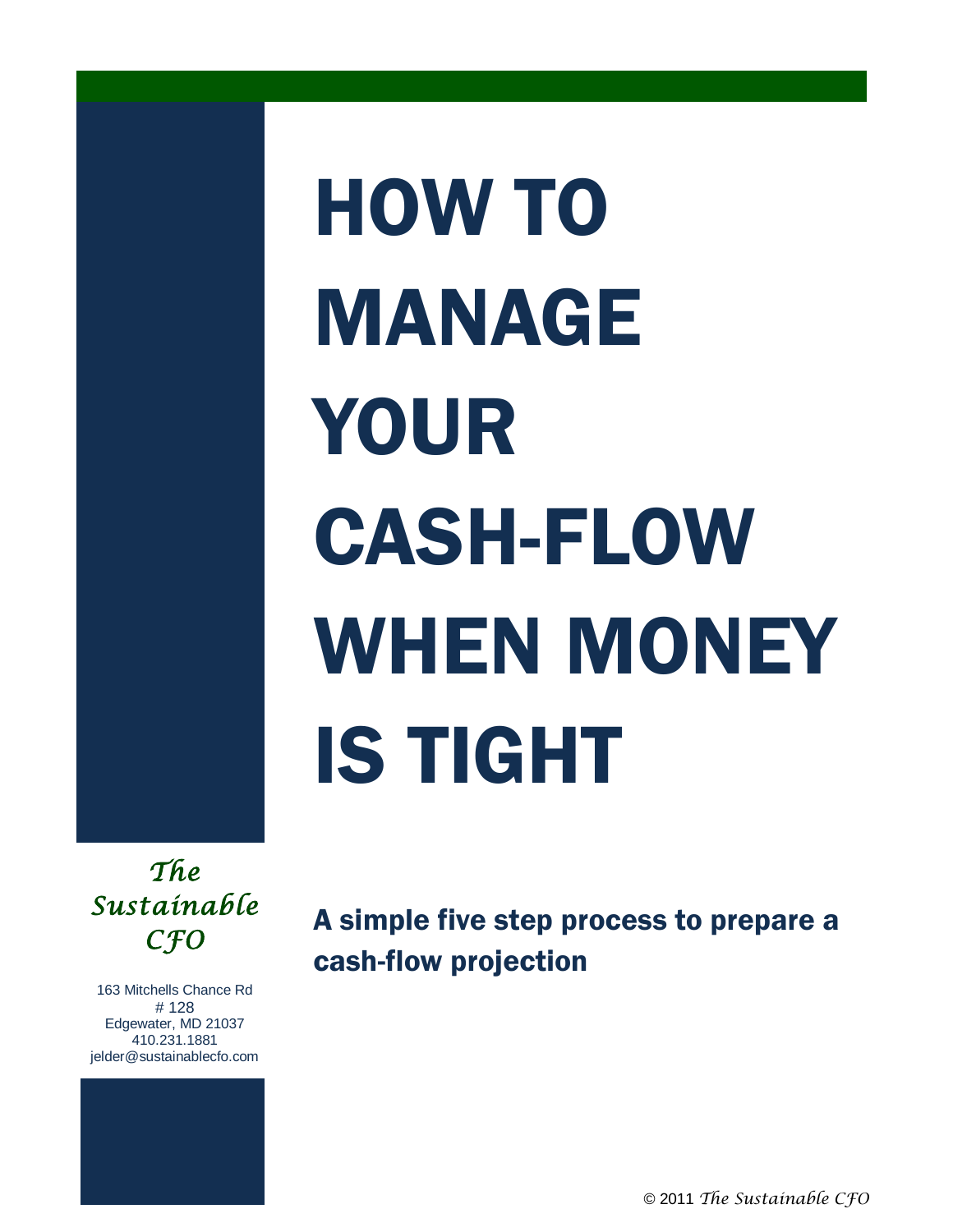Cash is the "blood" that flows through a business. Without cash a business will die – no cash equals no business.

Unfortunately, the lack of cash is very common in business. It's not a matter of if it will happen, but when. You certainly won't like it but it certainly does not have to be a disaster. You can't always prevent a cash-flow problem from occurring, but if you know when it is coming you have time to address the situation.

If you are at a point where you are afraid of what you will find if you complete a cash projection, then you absolutely need to do one now!

Here is an easy to follow, 5 step process to help you take control of you cash, get rid of the nasty surprises, and be confident that you can pay your bills!

## **STEP 1 - UNDERSTANDING CASH-FLOW**

It may sound simple but the first step in managing cash-flow is understanding what cash-flow really is. In basic terms it is the difference between cash coming in and cash going out.

The real key however is timing - when cash is coming in versus when cash is being spent. It would be nice if cash-flow was like a tidal flow – coming and going on an even and predictable schedule. Unfortunately cash-flow is a little more complicated since it involves many more pieces.

Accountants define the cash-flow cycle as: the time between buying raw materials, converting them into inventory, selling your inventory, and finally collecting on those sales. The lag time between each of those steps is what can cause an issue. The longer it takes to convert cash out into cash in, the more chance there is for a shortfall. In a recession, the cash-flow cycle is long and getting longer.

Understanding your particular cash-flow situation has become absolutely critical to your business survival. For your business to survive you have to make the commitment to do what it takes to never run out of cash.

So make the commitment now and move on to *Step 2: KNOWING* YOUR CASH BALANCE!

# *The Sustainable CFO*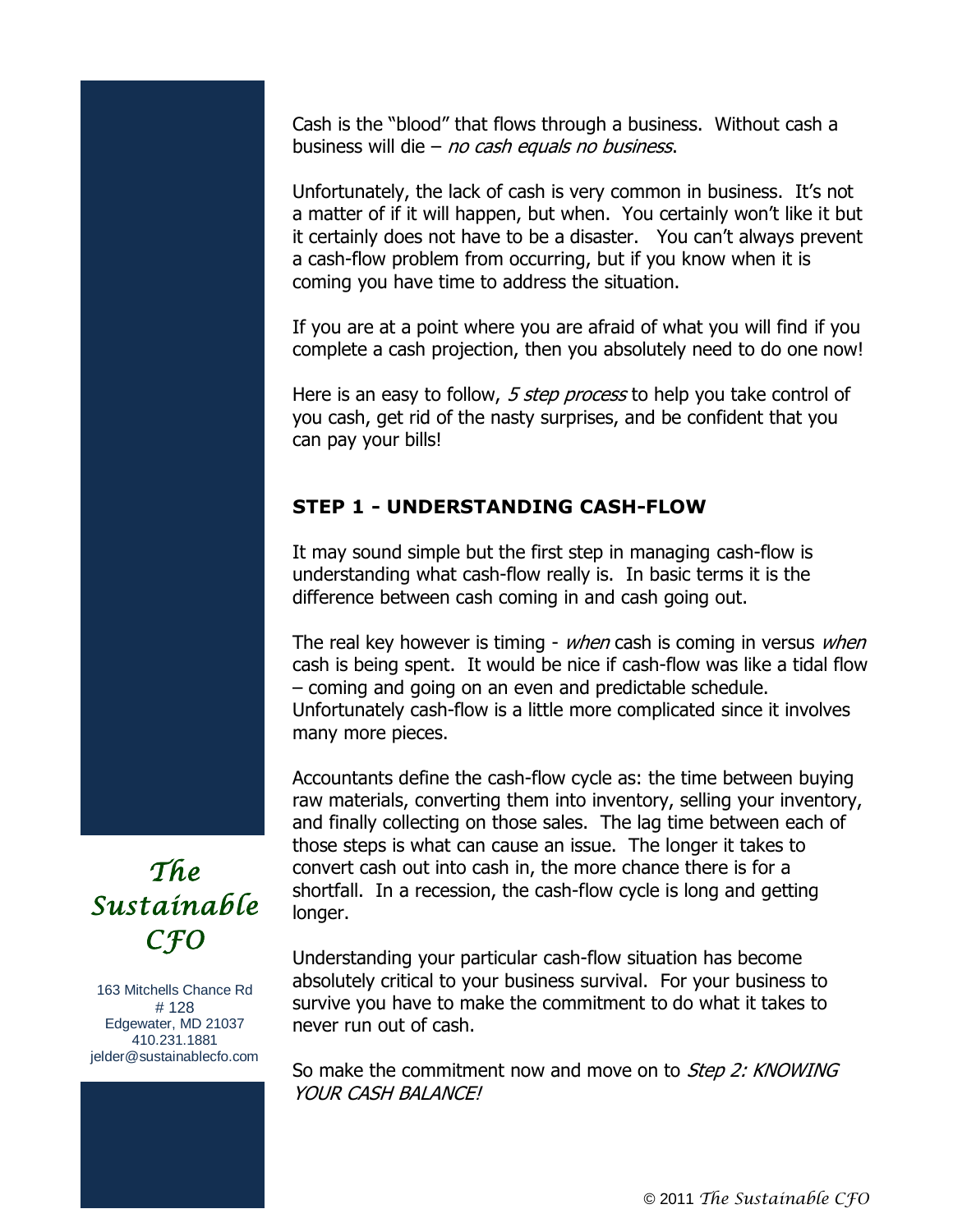#### **STEP 2 -KNOWING YOUR CASH BALANCE**

Do you know your cash balance today? How do you know where you are going if you don't know where you are starting from?

The smartest business people will still make bad decisions if they have no information. Make it a priority to know your cash balance it should be as familiar to you as your social security number!

Now don't say, "That's easy. I'll just call the bank." Your cash balance is not what the bank says you have. The bank only knows about the transactions they have seen. They don't know about all the checks you have written that haven't been cashed yet.

You need to know your adjusted checkbook balance. This means keeping your checkbook register up-to-date, not once a week, but every day. A lot can happen in one week.

Without the correct information you can make too many bad decisions – promises that you can't keep, or worse yet write checks that will not clear. There is no quicker way to ruin your reputation than by bouncing checks.

So finish Step 2 and figure out what your real cash balance is today!

### **STEP 3 – GATHER THE INFORMATION**

To prepare you cash-flow projection you need to know where it is coming from and where it is going to. You do not need a crystal ball but you will need to do some educated guessing. The more thorough and realistic you are the better prepared you will be.

Estimating when you will be spending cash is relatively easy since it is starts with the bills you already have on hand. To figure out when you will be spending cash you need to look at an Accounts Payable Aging Report - a list of all the bills you owe and (most importantly) when. If you enter your bills into your accounting system when you receive them, then you should be able to produce a report very easily. For example, in Quickbooks the report is titled, "Unpaid Bills Detail." It is important to note that for the report to have any value you must enter the bills with the correct due date.

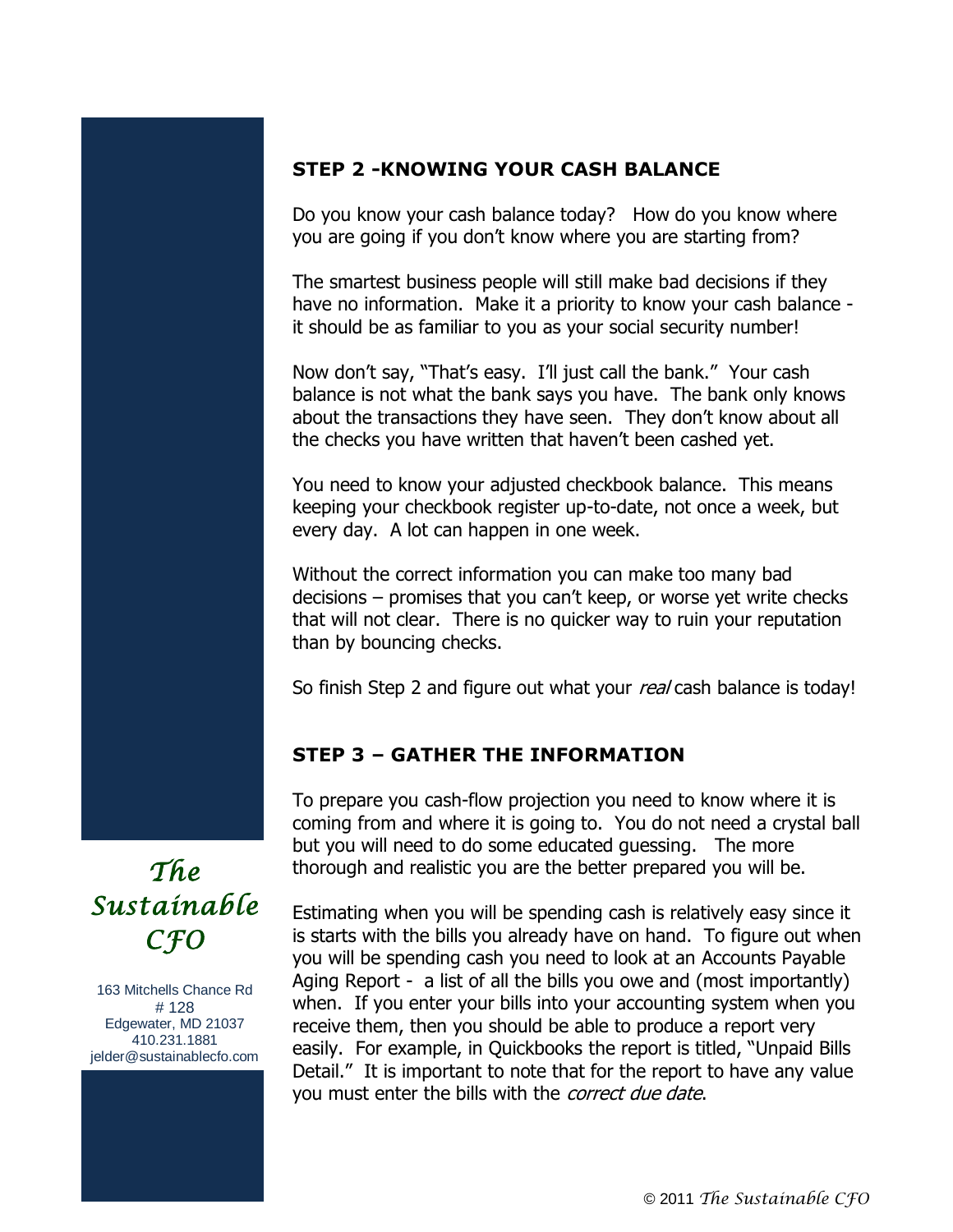You also need to consider spending that you don't have a bill for – payroll, quarterly taxes, and equipment maintenance. Get in a "worse case scenario mindset" - include every expenditure that "might" happen.

The most common cause of cash-flow problems is being confronted by an expense you didn't plan for. You can expect the best, but you need to plan for the worst and then be happy if it doesn't happen!

Estimating cash coming in requires a bit more guessing, judgment, and conservatism. You judgments need to be based in reality, not on what you would like them to be. If you send bills to your customers, you can base it on when your customer's invoices are due but bear in mind their individual payment history. Just because you send a bill to a customer that says it is due in 30 days doesn't mean every customer will pay in 30 days. If you have customers that always pay 15 days late, then you have to assume they will continue paying 15 days late, and adjust the date you expect to be able to make a deposit.

You need to be honest and realistic when guessing about cash coming in  $-$  the worst thing you can do is fool yourself into believing that there is more cash coming in than there really is.

Now that you have you best and most conservative estimates of when your bills that are due and when you will be making cash deposits, you are ready for Step 4 Creating a Cash-flow Projection!

#### **STEP 4 – CREATE A CASH-FLOW PROJECTION**

Good news! A cash-flow projection is really not as complicated as most people think! Preparation does not take sophisticated software or a staff of accountants. A cash-flow projection is very similar to a checkbook.

Your checkbook is a record of *historical* cash transactions. A cashflow projection is a record of *future* cash transactions. A cash-flow projection starts with where you are today, adds what cash you expect to collect, then subtracts the bills you expect to pay. The result is the cash you expect to have at the end of the period.

The cash-flow projection is usually prepared on a monthly basis but can be prepared weekly. When cash is tight, I recommend a weekly format as shown in Table 1.

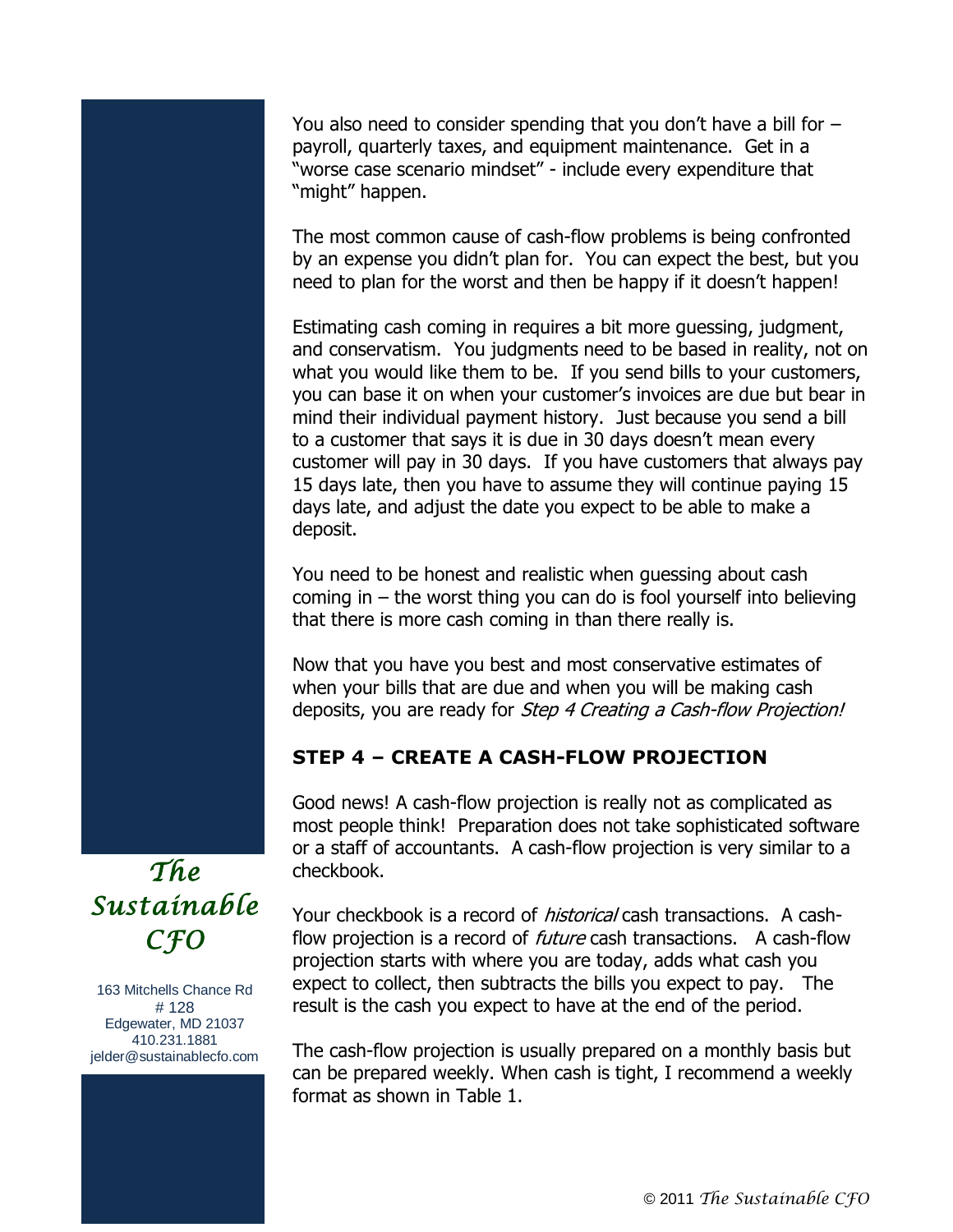|                                                   |              | <b>Table 1</b> |              |              |
|---------------------------------------------------|--------------|----------------|--------------|--------------|
|                                                   | 12/05/11     | 12/12/2011     | 12/19/2011   | 12/26/2011   |
| Beginning Cash<br><b>Balance</b>                  | \$89,452.97  | \$98,300.20    | \$91,699.81  | \$103,760.23 |
| <b>Expected Cash</b><br><b>Deposits</b>           | 75,000.00    | 32,852.55      | 40,671.19    | 36,274.89    |
| Bills to Pay                                      | (66, 152.77) | (39,452.94)    | (28,610.77)  | (136,149.77) |
| Estimated<br><b>Ending Cash</b><br><b>Balance</b> | \$98,300.20  | \$91,699.81    | \$103,760.23 | \$3,885.35   |

In Step 3, you collected the information on your bills. In your Cash-Flow Projection organize your bills by week based on the actual invoice due date (not how late you think you can pay a bill, but when it is really due!)

It is more conservative to plan on paying bills when they are *actually* due. If you have the cash it is better to stay current with your vendors. If you schedule a bill to be paid two weeks after it is due and then you can't make the payment you are already a week behind and you might find your vendor changing you to COD terms!

In Step 3, you also gave some thought to your cash coming in. In your Cash-Flow Projection enter your weekly *expected* cash receipts. With cash receipts, it is more conservative to estimate your deposits being made later rather than sooner.

It is better to be pleasantly surprised by cash coming in early, than to be disappointed and unable to pay your bills because the cash came in a week too late.

It's great that you have prepared a schedule, but now it's time to put it to good use! On the Step 5 Analyzing Your Projection!



163 Mitchells Chance Rd # 128 Edgewater, MD 21037 410.231.1881 jelder@sustainablecfo.com



© 2011 *The Sustainable CFO*